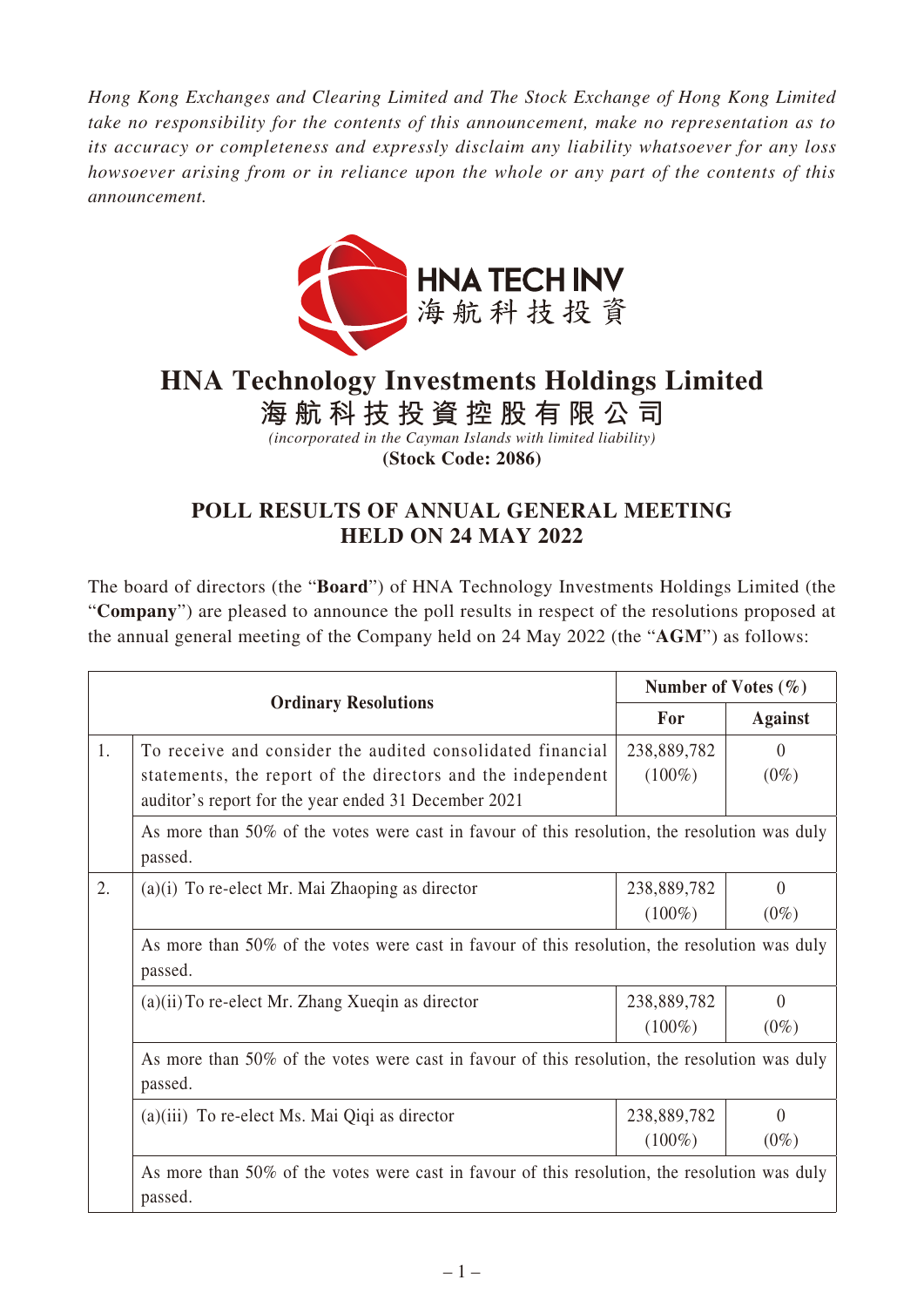| <b>Ordinary Resolutions</b>                                                                              | Number of Votes $(\% )$ |                                                        |  |  |
|----------------------------------------------------------------------------------------------------------|-------------------------|--------------------------------------------------------|--|--|
|                                                                                                          | For                     | <b>Against</b>                                         |  |  |
| $(a)(iv)$ To re-elect Mr. Chan Chun Leung as director                                                    | 238,889,782             | $\overline{0}$                                         |  |  |
|                                                                                                          | $(100\%)$               | $(0\%)$                                                |  |  |
| As more than 50% of the votes were cast in favour of this resolution, the resolution was duly<br>passed. |                         |                                                        |  |  |
| $(a)(v)$ To re-elect Ms. Xu Tingting as director                                                         | 238,889,782             | $\overline{0}$                                         |  |  |
|                                                                                                          | $(100\%)$               | $(0\%)$                                                |  |  |
| As more than 50% of the votes were cast in favour of this resolution, the resolution was duly<br>passed. |                         |                                                        |  |  |
| $(a)(vi)$ To re-elect Mr. Mai Ziye as director                                                           | 238,889,782             | $\theta$                                               |  |  |
|                                                                                                          | $(100\%)$               | $(0\%)$                                                |  |  |
| As more than 50% of the votes were cast in favour of this resolution, the resolution was duly<br>passed. |                         |                                                        |  |  |
| $(a)(vii)$ To re-elect Mr. Shum Ngok Wa as director                                                      | 238,889,782             | $\theta$                                               |  |  |
|                                                                                                          | $(100\%)$               | $(0\%)$                                                |  |  |
| As more than 50% of the votes were cast in favour of this resolution, the resolution was duly<br>passed. |                         |                                                        |  |  |
| (a)(viii) To re-elect Dr. Lin Tat Pang as director                                                       | 238,889,782             | $\overline{0}$                                         |  |  |
|                                                                                                          | $(100\%)$               | $(0\%)$                                                |  |  |
| As more than 50% of the votes were cast in favour of this resolution, the resolution was duly<br>passed. |                         |                                                        |  |  |
| $(a)(ix)$ To re-elect Mr. Lai Chi Leung as director                                                      | 238,889,782             | $\overline{0}$                                         |  |  |
|                                                                                                          | $(100\%)$               | $(0\%)$                                                |  |  |
|                                                                                                          |                         |                                                        |  |  |
| As more than 50% of the votes were cast in favour of this resolution, the resolution was duly<br>passed. |                         |                                                        |  |  |
| $(a)(x)$ To re-elect Mr. Zhang Dingfang as director                                                      | 238,889,782             |                                                        |  |  |
|                                                                                                          | $(100\%)$               |                                                        |  |  |
| As more than 50% of the votes were cast in favour of this resolution, the resolution was duly<br>passed. |                         |                                                        |  |  |
| $(a)(xi)$ To re-elect Mr. Gu Tianlong as director                                                        | 238,889,782             |                                                        |  |  |
|                                                                                                          | $(100\%)$               |                                                        |  |  |
| As more than 50% of the votes were cast in favour of this resolution, the resolution was duly<br>passed. |                         | $\overline{0}$<br>$(0\%)$<br>$\overline{0}$<br>$(0\%)$ |  |  |
| To authorise the board of directors to fix the directors'<br>(b)                                         | 238,889,782             | $\overline{0}$                                         |  |  |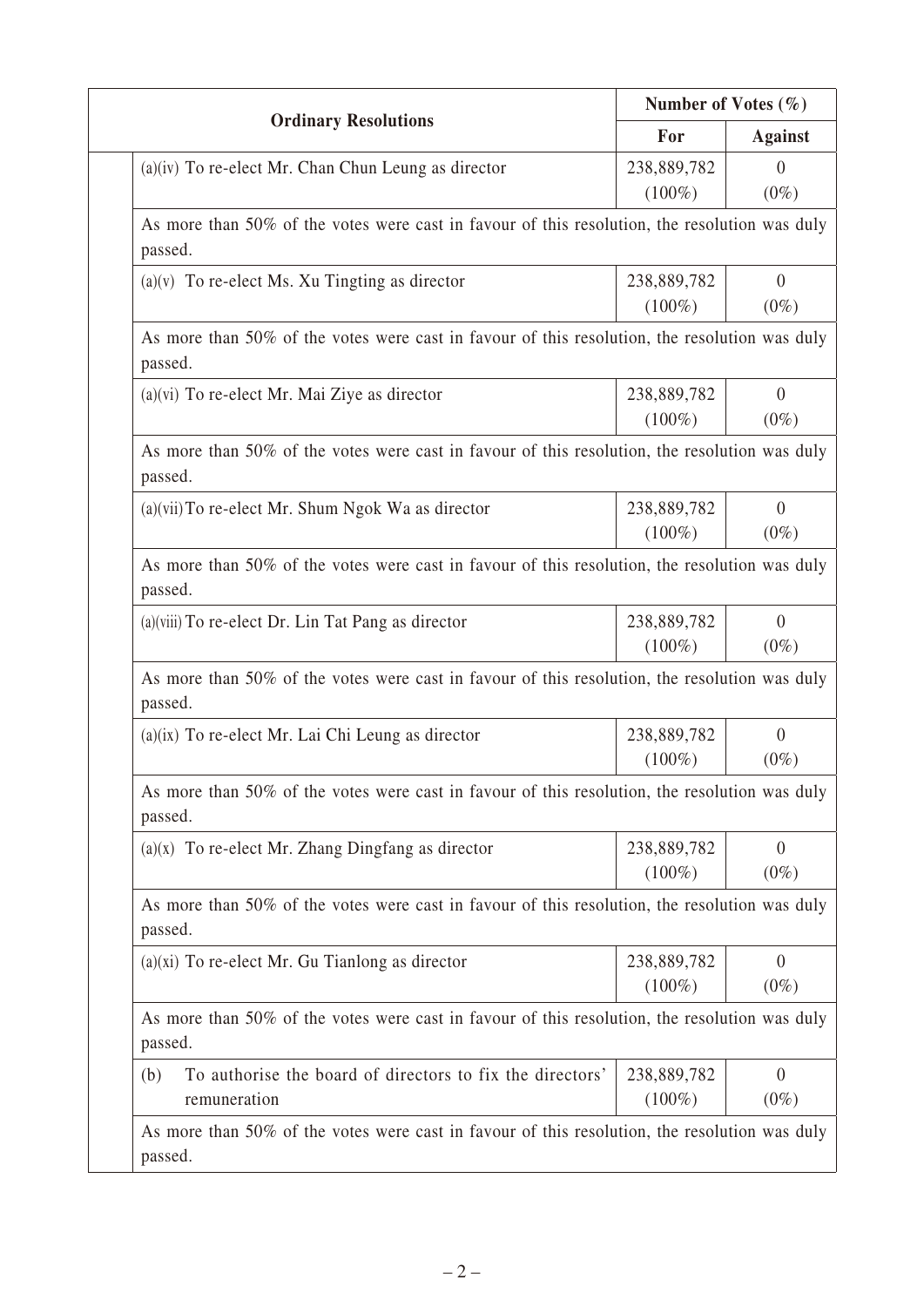|                           | <b>Ordinary Resolutions</b>                                                                                                                                                                                                                                        |                          | Number of Votes $(\% )$   |  |  |  |
|---------------------------|--------------------------------------------------------------------------------------------------------------------------------------------------------------------------------------------------------------------------------------------------------------------|--------------------------|---------------------------|--|--|--|
|                           |                                                                                                                                                                                                                                                                    |                          | <b>Against</b>            |  |  |  |
| 3.                        | Ordinary Resolution in Item No. 3 of the Notice of Annual<br>General Meeting (To re-appoint KPMG as auditor and to<br>authorise the board of directors to fix the remuneration of<br>auditor)                                                                      | 238,889,782<br>$(100\%)$ | $\Omega$<br>$(0\%)$       |  |  |  |
|                           | As more than 50% of the votes were cast in favour of this resolution, the resolution was duly<br>passed.                                                                                                                                                           |                          |                           |  |  |  |
| 4.                        | Ordinary Resolution in Item No. 4 of the Notice of Annual<br>General Meeting (To give a general mandate to the directors to<br>issue new shares of the Company)                                                                                                    | 238,889,782<br>$(100\%)$ | $\overline{0}$<br>$(0\%)$ |  |  |  |
|                           | As more than 50% of the votes were cast in favour of this resolution, the resolution was duly<br>passed.                                                                                                                                                           |                          |                           |  |  |  |
| 5.                        | Ordinary Resolution in Item No. 5 of the Notice of Annual<br>General Meeting (To give a general mandate to the directors to<br>repurchase shares of the Company)                                                                                                   | 238,889,782<br>$(100\%)$ | $\theta$<br>$(0\%)$       |  |  |  |
|                           | As more than 50% of the votes were cast in favour of this resolution, the resolution was duly<br>passed.                                                                                                                                                           |                          |                           |  |  |  |
| 6.                        | Ordinary Resolution in Item No. 6 of the Notice of Annual<br>General Meeting (To extend the general mandate to be given to<br>the directors to issue shares)                                                                                                       | 238,889,782<br>$(100\%)$ | $\Omega$<br>$(0\%)$       |  |  |  |
|                           | As more than 50% of the votes were cast in favour of this resolution, the resolution was duly<br>passed.                                                                                                                                                           |                          |                           |  |  |  |
| <b>Special Resolution</b> |                                                                                                                                                                                                                                                                    | Number of Votes $(\% )$  |                           |  |  |  |
|                           |                                                                                                                                                                                                                                                                    | For                      | <b>Against</b>            |  |  |  |
| 7.                        | To approve the change of the English name of the Company from<br>"HNA Technology Investments Holdings Limited" to "Leadway<br>Technology Investment Group Limited" and the dual foreign<br>name in Chinese of the Company from "海航科技投資控股有限<br>公司"to "高維科技投資集團有限公司" | 238,889,782<br>$(100\%)$ | $\overline{0}$<br>$(0\%)$ |  |  |  |
|                           | As not less than 75% of the votes were cast in favour of this resolution, the resolution was duly<br>passed.                                                                                                                                                       |                          |                           |  |  |  |